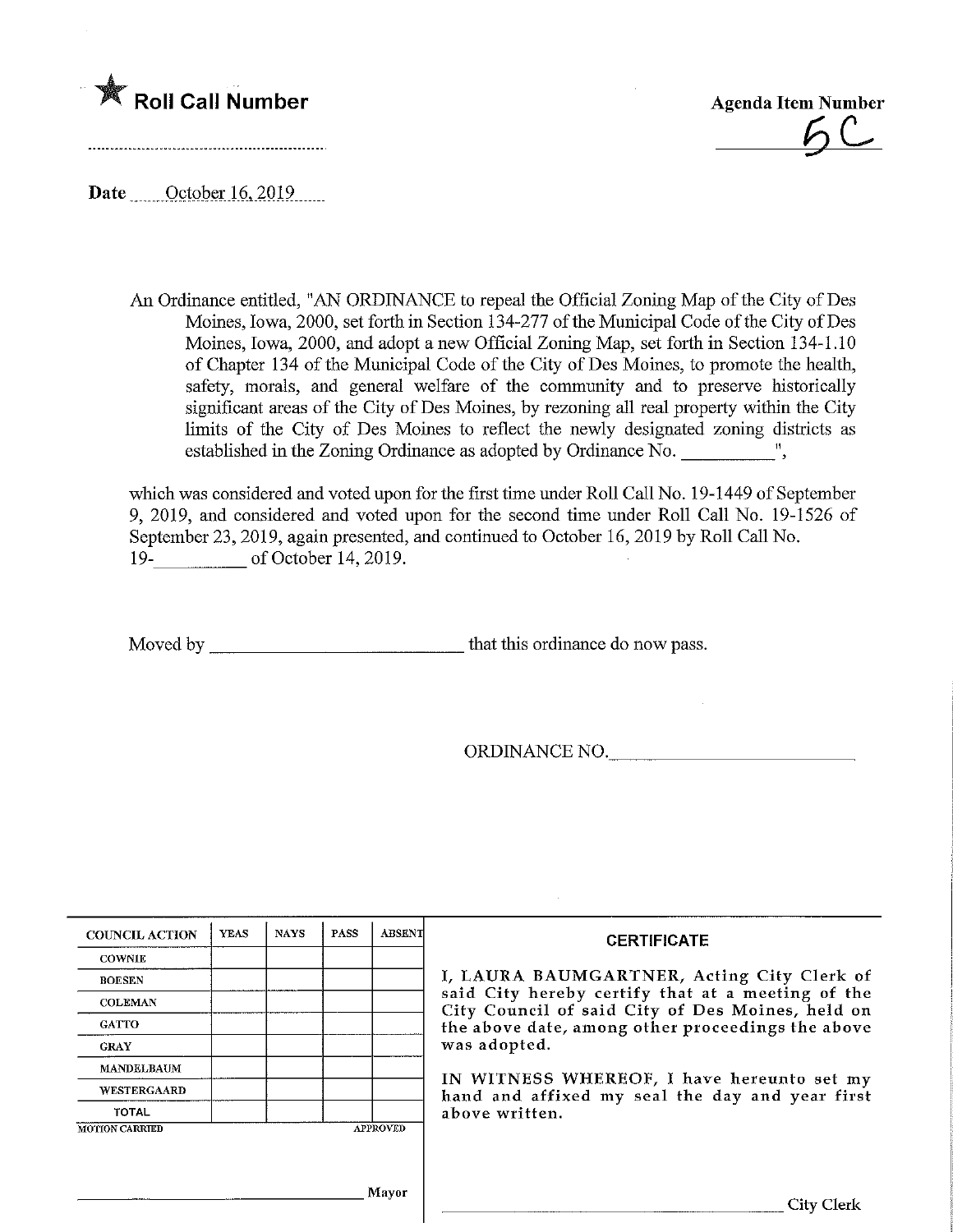$\infty$ 

| <b>Roll Call Number</b> |
|-------------------------|
| $19 - 1526$             |

Date September 23, 2019

An Ordinance entitled, "AN ORDINANCE to repeal the Official Zoning Map of the City of Des Moines, Iowa, 2000, set forth in Section 134-277 of the Municipal Code of the City of Des Moines, Iowa, 2000, and adopt a new Official Zoning Map, set forth in Section 134-1.10 of Chapter 134 of the Municipal Code of the City of Des Moines, to promote the health, safety, morals, and general welfare of the community and to preserve historically significant areas of the City of Des Moines, by rezoning all real property within the City limits of the City of Des Moines to reflect the newly designated zoning districts as established in the Zoning Ordinance as adopted by Ordinance No.

which was considered and voted upon under Roll Call No. 19- $\frac{1449}{}$  of September 9, 2019; again presented.

 $Moved by$  Buesen

that this ordinance be

considered and given second vote for passage,

(Second of three required readings)

| <b>COUNCIL ACTION</b> | <b>YEAS</b> | <b>NAYS</b> | <b>PASS</b> | <b>ABSENT</b>   | <b>CERTIFICATE</b>                                                                                     |
|-----------------------|-------------|-------------|-------------|-----------------|--------------------------------------------------------------------------------------------------------|
| <b>COWNIE</b>         |             |             |             |                 |                                                                                                        |
| <b>BOESEN</b>         |             |             |             |                 | I, DIANE RAUH, City Clerk of said City hereby<br>certify that at a meeting of the City Council of said |
| <b>COLEMAN</b>        |             |             |             |                 | City of Des Moines, held on the above date, among<br>other proceedings the above was adopted.          |
| <b>GATTO</b>          |             |             |             |                 |                                                                                                        |
| <b>GRAY</b>           |             |             |             |                 |                                                                                                        |
| <b>MANDELBAUM</b>     |             |             |             |                 | IN WITNESS WHEREOF, I have hereunto set my<br>hand and affixed my seal the day and year first          |
| WESTERGAARD           |             |             |             |                 | above written.                                                                                         |
| <b>TOTAL</b>          |             |             |             |                 |                                                                                                        |
| <b>MOTION CARRIED</b> |             |             |             | <b>APPROVED</b> | City Clerk                                                                                             |